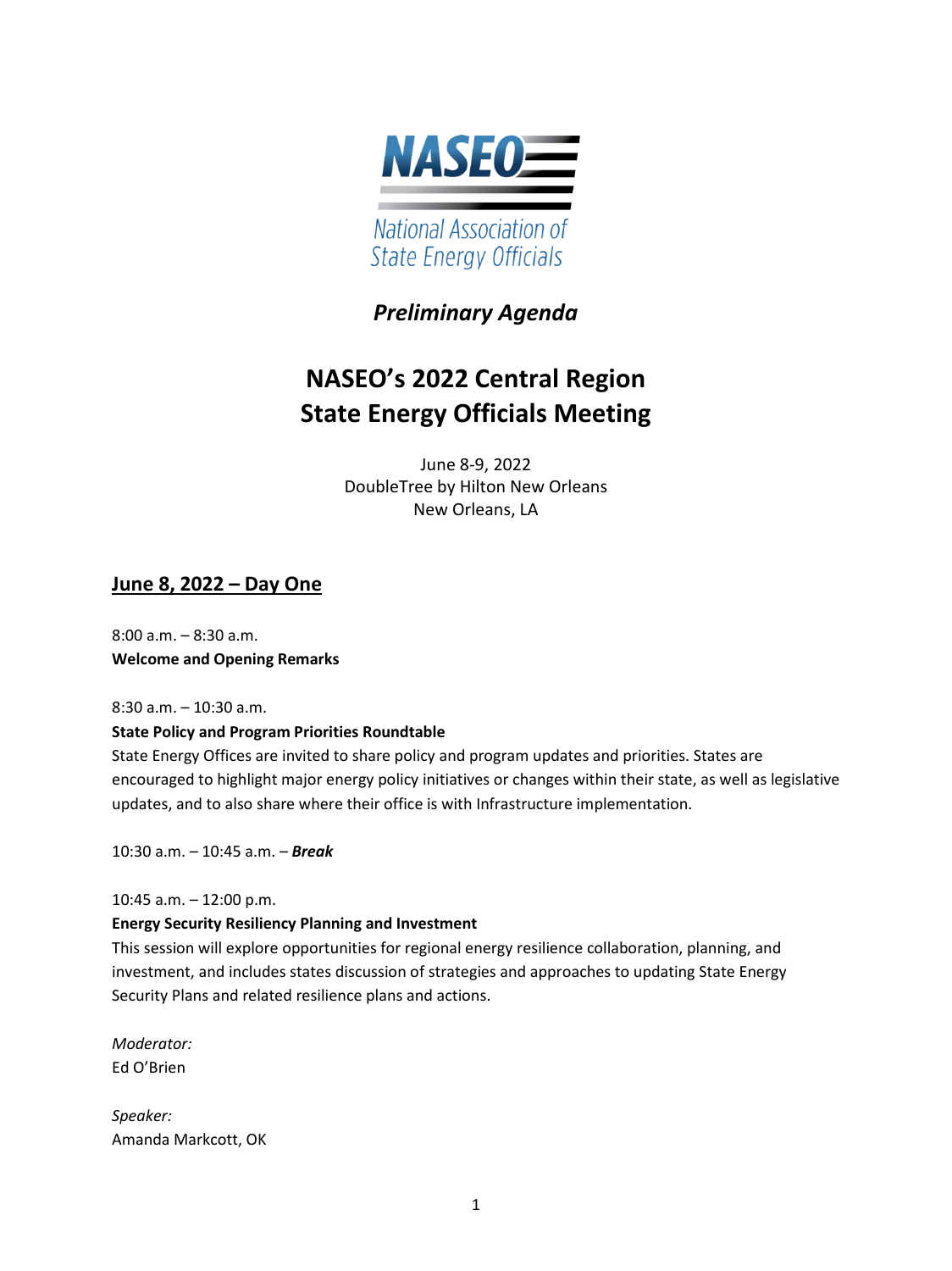$12:00$  p.m.  $-1:00$  p.m. **Lunch – Sponsor and Affiliate Spotlight**

1:00 p.m. – 1:30 p.m.

#### **National Energy Policy, Program and Funding Outlook**

This session will provide the latest on federal energy legislation, regulation, and appropriations, as well as feature an update on resources and opportunities from NASEO for State Energy Offices.

#### 1:30 p.m.  $-$  2:30 p.m.

#### **Grid Resilience and Distribution System Planning**

Utilities and policymakers across the country are considering needs and options for enhancing the reliability of the electric grid and strengthening the distribution system. This session will explore the unique grid and distribution system challenges of the Central Region and examine opportunities for enhancing the reliability of the region's electric system and coordinating with states.

#### 2:30 p.m. – 3:30 p.m.

#### **Transportation Electrification and Alternative Fuels Planning Priorities**

States are developing their EV infrastructure plans through the National EV Infrastructure Program and are poised to pursue funding to support charging and fueling infrastructure, medium- and heavy-duty electrification, and broader transportation electrification activities. This session will highlight progress from states and invite a discussion on ways that states can work across borders to achieve their transportation-energy goals.

3:30 p.m. – 3:45 p.m. – *Break*

3:45 p.m. – 5:00 p.m.

**Infrastructure Act Implementation Troubleshooting and Technical Assistance Needs (States-Only)**  This states-only session will invite participants to ask questions of their peers related to Infrastructure Act implementation and will explore technical assistance needs of the states.

6:00 p.m. – *Networking Dinner*

# **June 9, 2022 – Day Two**

8:00 a.m. – 8:30 a.m. – *Continental Breakfast*

8:30 a.m. – 9:30 a.m.

#### **Energy Equity and J40 Considerations**

Justice40 presents a unique opportunity for State Energy Offices to examine and refine their work. Using the Justice40 tenants of community engagement, benefit allocation, and tracking project location, this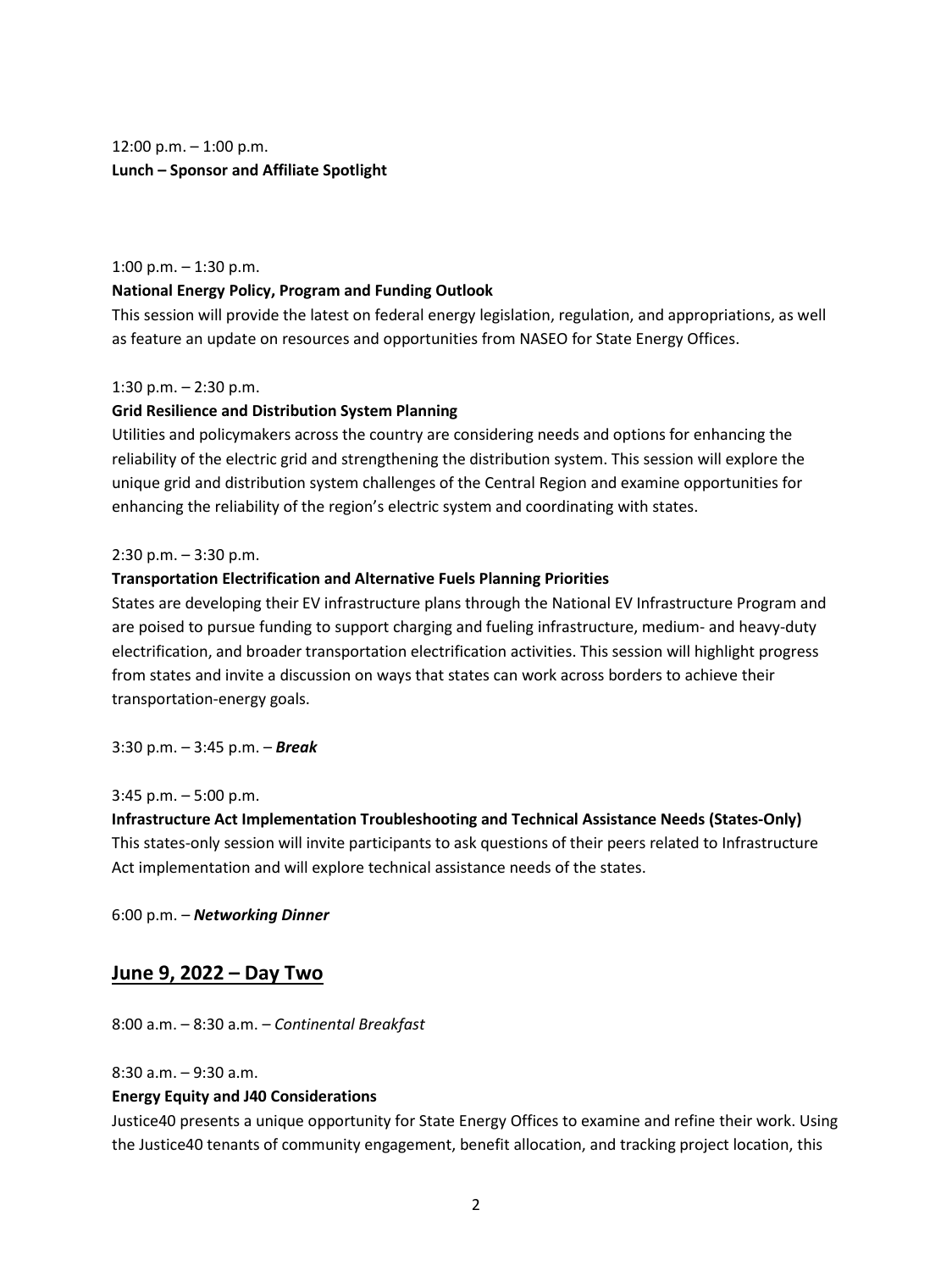conversation will explore methods for measuring equity and opportunities to create more equitable policies and programs.

#### 9:30 a.m. – 10:15 a.m.

#### **Building Energy Codes: Opportunities and Models**

This session will focus on current strategies in the Central Region regarding updating of codes, stretch codes, targeting training regimens, compliance tracking, and increasing State Energy Office's leverage in the process of establishing codes going forward. Ways to leverage codes to make homes and buildings EV- and PV-Ready will also be discussed. Special attention will be afforded to regional cooperation opportunities, particularly in light of new funding available from the Infrastructure Investment and Jobs Act.

#### *Moderator:*

Eddy Trevino, Director, Texas State Energy Conservation Office; Regional Representative, NASEO Board of Directors

#### *Speakers:*

Will Toor, Director, Colorado Energy Office; Secretary, NASEO Board of Directors Jim Macy, Director, Nebraska Department of Environment and Energy

10:15 a.m. – 10:30 a.m. – *Break* 

#### 10:30 a.m. – 11:15 a.m.

#### **State Policies to Support Carbon Capture, Utilization, and Storage**

As states are transitioning their energy sectors, carbon capture, utilization, and storage (CCUS) can play a key role in decarbonizing harder to reach sectors (i.e., industrial processes) and new federal funding can further support CCUS development. This session will provide states with an opportunity to share information on CCUS projects and supportive policies.

#### 11:15 a.m. – 12:00 p.m.

#### **State and Regional Planning for Low-Carbon Hydrogen**

Low-carbon hydrogen has the potential to support states' goals to reduce greenhouse gas emissions, increase jobs, enhance resilience, and support a just transition. The significant opportunities to support low-carbon hydrogen has spurred further interest in regional planning. This session will examine regional and state planning for low-carbon hydrogen and the role hydrogen can play in the transition of the states' energy sector.

#### 12:00 p.m. – 1:00 p.m.

#### **Revolving Loan Fund Considerations** *(Working Lunch)*

There are numerous new opportunities for State Energy Offices to develop or expand Revolving Loan Funds to support energy efficiency retrofits and upgrades of residential and commercial buildings in their states. Optimizing the use of these funds will require careful planning and coordination between State Energy Offices and other entities in their states as well as the U.S. Department of Energy. This